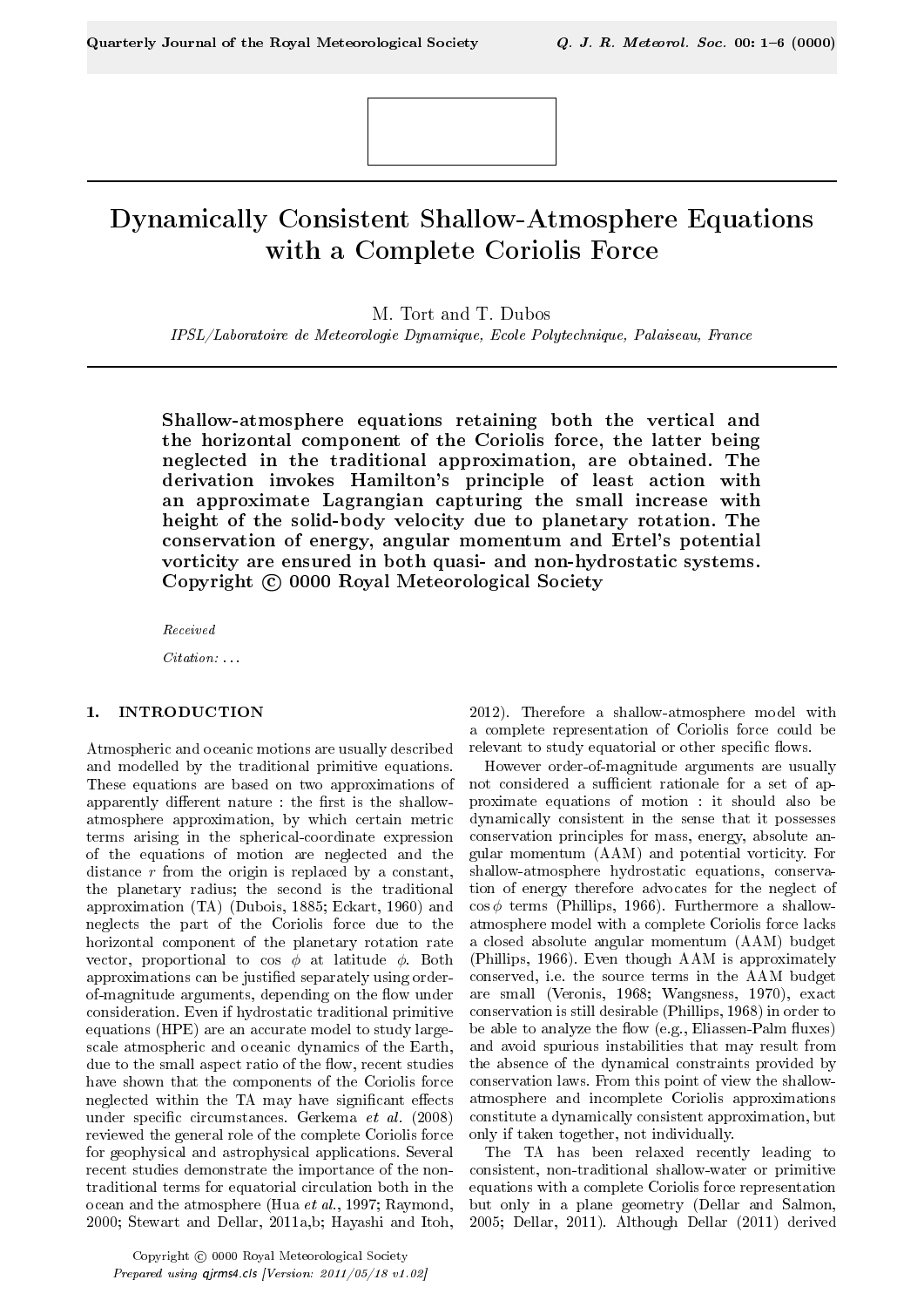the equations from a spherical Hamilton's principle, he then approximated the metric terms so that the geometry appears to be Cartesian. Hence, to the best of our knowledge, no dynamically consistent shallowatmosphere model with a complete Coriolis force and a spherical geometry is known. Indeed dynamically consistent quasi-hydrostatic equations with a complete Coriolis force can be obtained, but apparently only if the shallow-atmosphere approximation is abandoned and fully spherical geometry is taken into account (White and Bromley, 1995; White et al., 2005). The purpose of this work is to derive such a model, thereby shedding additional light on the nature of the shallowatmosphere and traditional approximations. In order to guarantee a dynamically consistent model, we follow the approach of Hamilton's principle asymptotics (Holm et al., 2002) : all approximations are performed in the Lagrangian then Hamilton's principle of least action produces the equations of motion following standard variational calculus (Morrison, 1998).

In section 2, the Lagrangian in fully spherical geometry is introduced then approximated according to two small parameters, a shallowness parameter and a planetary Rossby number. In section 3 Hamilton's principle of least action is invoked, leading to a dynamically consistent system of shallow-atmosphere, quasihydrostatic or non-hydrostatic equations retaining the non-traditional  $\cos \phi$  Coriolis terms. A brief discussion follows in section 4.

## 2. Approximate Lagrangian for a rapidly-rotating, shallow atmosphere

#### 2.1. Lagrangian for a compressible, rotating flow

The three-dimensional equations of adiabatic fluid motion may be derived using Hamilton's principle of least action. To define the action and express its variations we adopt the Lagrangian point of view : fluid parcels are identified by their Lagrangian label  $\mathbf{a} = (a_1, a_2, a_3)$  and their positions are functions of label **a** and time  $\tau$ . A fluid parcel is located by the standard spherical polar coordinates  $(\lambda, \phi, r)$ respectively, corresponding to unit vectors  $(e_{\lambda}, e_{\phi}, n)$ , where **n** is the (outward) radial direction.  $r\mathbf{n}$  is the position of a fluid parcel and  $\dot{\mathbf{r}} = \partial \mathbf{r}(\mathbf{a}, \tau)/\partial \tau = r\dot{\mathbf{n}} +$  $\dot{r}$ n is its three-dimensional velocity. Furthermore,  $\rho_0(\mathbf{r})$ being the initial density field, it is always possible to choose  $\mathbf{r}(\mathbf{a}, \tau = 0)$  such that  $\rho_0$ det  $(\partial \mathbf{r}/\partial \mathbf{a}) = 1$  initially. With this choice, the mass of an infinitesimal volume surrounding a fluid parcel is d $m = \text{d}^3\mathbf{a} = \rho \text{d}^3\mathbf{r}$ . Hence at  $t > 0$ ,  $\rho = \det (\partial \mathbf{r}/\partial \mathbf{a})^{-1}$ . Variations  $\delta \dot{\mathbf{r}}$  and  $\delta \rho$  can be expressed in terms of variations  $\delta r(\mathbf{a}, \tau)$  taken at xed Lagrangian label (Morrison, 1998).

The Lagrangian for a compressible, rotating flow is the integral over Lagrangian labels :

$$
\mathcal{L} = \int d^3 \mathbf{a} \left( \mathcal{K}_H + \delta_{NH} \mathcal{K}_V - \Phi(r) - e(\rho, s) \right) (1)
$$
  

$$
\mathcal{K}_H = \frac{1}{2} r^2 \dot{\mathbf{n}}^2 + r^2 \dot{\mathbf{n}} \cdot (\mathbf{\Omega} \times \mathbf{n})
$$
 (2)

$$
\mathcal{K}_V = \frac{1}{2} \dot{r}^2 \tag{3}
$$

where  $\mathcal{K}_{H}$  and  $\mathcal{K}_{V}$  are the contributions of horizontal and vertical kinetic energy respectively. We have





spherical element vs shallow (right panel) spherical element **Figure 1.** Volume element  $d^3r$  on the sphere : deep (left panel)

non-hydrostatic equations are obtained if  $\delta_{\text{NH}} = 1$ equations to be considered too. Quasi-hydrostatic negrecting vertical kinetic energy (white and Bronney,<br>1995; Roulstone and Brice, 1995). Deep-atmosphere included a switch  $\delta_{NH}$  to allow the hydrostatic equations of motion are obtained by letting  $\delta_{NH} = 0$ , neglecting vertical kinetic energy (White and Bromley, (White et al., 2005).

and  $\partial e/\partial \rho = pv^2, \partial e/\partial s = T$  with  $p, T$  and  $v = 1/\rho$ rotation rate  $\boldsymbol{\Omega}$  gives rise to the Coriolis force.  $\Phi(r)$ make the spherical geoid approximation and neglect The term proportional to the constant planetary is the geopotential, assumed spherical here, i.e. we oblate-spheroidal corrections. The internal energy  $e$ is a function of density  $\rho$  and specific entropy  $s$ , pressure, temperature and specific volume.

Hamilton's principle of least action states that flows satisfying the equations of motion render the action  $S$ stationary i.e. :

$$
\delta S = \delta \int d\tau \mathcal{L} = 0 \tag{4}
$$

In the next two subsections a simplified Lagrangian approximating (1) in the limit of a shallow atmosphere is introduced, following the approach of Hamilton's principle asymptotics to derive approximate equations of motion (Holm et al., 2002).

#### 2.2. Simplified shallow-atmosphere geometry

The thickness  $H$  of the atmosphere and the planetary radius  $a$  define a non-dimensional shallowness parameter  $\varepsilon = H/a \ll 1$ . In this limit a leading-order approximation yields

$$
\Phi = gz + O(\varepsilon gH).
$$

where we have introduced the elevation  $z = r - a =$  $O(H)$  and the constant  $\Phi(a)$  has been subtracted from Φ.

Also the spherical volume element is  $d^3r =$  $r^2 dr d^2 \mathbf{n}$ , cf. Fig. 1, left panel, with  $d^2 \mathbf{n} = \cos \phi d\lambda d\phi$ . Correspondingly, the density is obtained as

$$
\rho = \det \left( r^2 \frac{\partial (\mathbf{n}, r)}{\partial \mathbf{a}} \right)^{-1}
$$

The leading-order approximation for  $\varepsilon \ll 1$  is  $d^3r =$  $a^2 dr d^2{\bf n}$  (shallow spherical volume element, cf. Fig. 1, right panel) and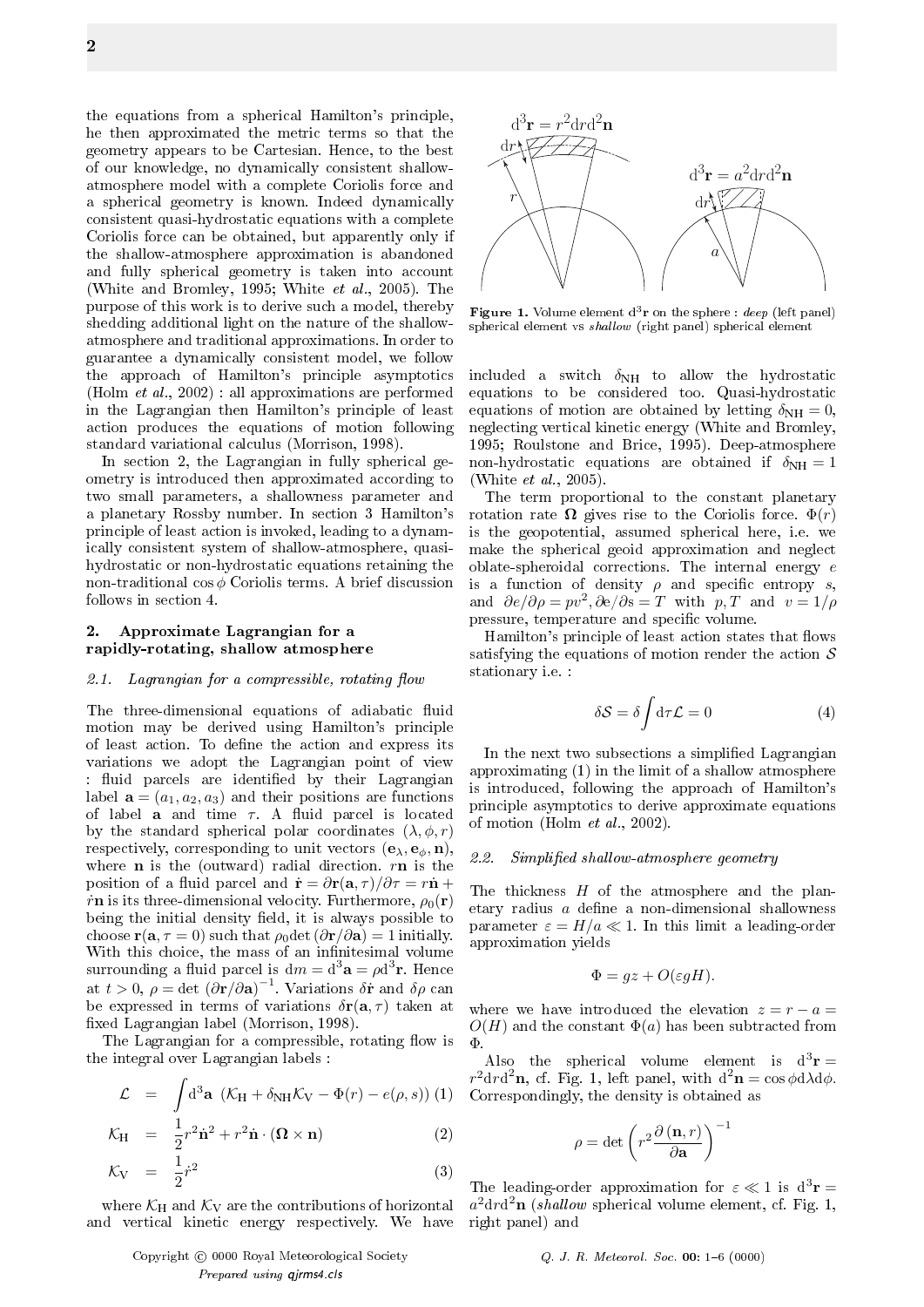$$
\rho = a^{-2} \det \left( \frac{\partial (\mathbf{n}, r)}{\partial \mathbf{a}} \right)^{-1} \tag{5}
$$

(5) implies a corresponding simplication in the expression of the variations  $\delta \rho$ , yielding  $\delta \rho = -\rho(\nabla \cdot$  $\delta \mathbf{n} + \partial_z \delta z$ ) where  $\nabla$  is the gradient operator along the unit sphere. Therefore integrals involving  $\delta \rho$  can be expressed as :

$$
\int d^3 \mathbf{a} \ p \frac{\delta \rho}{\rho^2} = \int d^3 \mathbf{a} \ \frac{1}{\rho} \left( \mathbf{\nabla} p \cdot \delta \mathbf{n} + \partial_z p \delta z \right) \tag{6}
$$

by letting  $\delta \rho / \rho^2 dm = -(\nabla \cdot \delta \mathbf{n} + \partial_z \delta z) a^2 dz d^2 \mathbf{n}$ , integrating by parts in  $z$ , **n** and transforming back to an integral with respect to  $d^3$ a (Dellar and Salmon, 2005).

#### 2.3. Non-traditional horizontal kinetic energy

So far we have introduced approximations that boil down to letting  $r = a$  in the expressions of  $d^3r$ and  $d\Phi/dr$ , which is the essence of the shallowatmosphere approximation. The analogous leadingorder approximation to the horizontal kinetic energy would be

$$
\mathcal{K}_{\rm H}^{trad} = \frac{1}{2} a^2 \dot{\mathbf{n}}^2 + a^2 \dot{\mathbf{n}} \cdot (\mathbf{\Omega} \times \mathbf{n}) \tag{7}
$$

However the smallness of  $\varepsilon$  is not enough to guarantee that the terms neglected in (7) are small compared to the terms retained in (7). Indeed for a characteristic horizontal velocity  $U$  the neglected part of the Coriolis term is  $O(\varepsilon a \Omega U)$ . If  $\Omega$  is large enough, this is not necessarily small compared to the retained kinetic energy which is  $O(U^2)$ . We therefore introduce a planetary Rossby number :

$$
\mu = \frac{U}{\Omega a} \ll 1\tag{8}
$$

from which  $U^2 = \mu a \Omega U$ . Now (7) is a leading-order approximation to (2) only if  $\varepsilon \ll \mu$ . Otherwise it is safer to retain the next-order Coriolis term, yielding :

$$
\mathcal{K}_{\rm H}^{non-trad} = \frac{1}{2}a^2\dot{\mathbf{n}}^2 + (a^2 + 2az)\dot{\mathbf{n}} \cdot (\mathbf{\Omega} \times \mathbf{n}) \qquad (9)
$$

where the neglected terms are now of order  $\varepsilon U^2 =$  $\mu \varepsilon a \Omega U$  and  $\varepsilon^2 a \Omega U$ . Assuming  $\varepsilon^2 \ll \mu \ll 1$ , both neglected terms are now  $\ll U^2$  and  $\ll \varepsilon a \Omega U$ , i.e. smaller than the smallest retained terms.

Notice that assuming  $\mu \ll 1$  means only that the typical flow velocity relative to the planet is small compared to the solid-body velocity  $\Omega r$  due to the planet's rotation, which is generally true for atmospheric and oceanic motions. It does not impose a small Rossby number  $U/(\Omega L)$  for flows with a typical scale  $L \ll a$ . It turns out that letting the Coriolis contribution depend on  $z$  (underlined term in  $(9)$ ) results in a complete Coriolis force (White et al., 2005), while neglecting this dependance yields the traditional Coriolis force. In the next section, all non-traditional contributions are underlined as it is done in expression (9).

## 3. Non-traditional shallow-atmosphere equations

# 3.1. Derivation of the equations from Hamilton's principle of least action

Collecting the above approximations to  $\rho$ ,  $\Phi$  and  $\mathcal{K}_{\text{H}}$ we obtain the approximate Lagrangian :

$$
\mathcal{L}^{non-trad} = \int d^3 \mathbf{a} \left( \mathcal{K}_{H}^{non-trad} \left( \mathbf{n}, z, \dot{\mathbf{n}} \right) \right) + \delta_{NH} \mathcal{K}_{V}(\dot{z}) - gz - e(\rho, s))
$$
(10)

where  $\rho$  is defined by the shallow-atmosphere approximation (5) and  $\dot{z} = \dot{r}$ . Notice that a rigorous asymptotic derivation of  $\mathcal{L}^{non-trad}$  would require estimates of the relative orders of magnitude of all terms retained in, and neglected from (10) (Tort et al., 2013). This can only be done with more information about the flow under consideration, and is not attempted here for the sake of generality.

We can now invoke Hamilton's principle of least action (4) considering the non-traditional Lagrangian  $\mathcal{L}^{non-trad}$ . By requiring the stationarity of the action  $\mathcal{S},$ we get :

$$
\int d\tau d^3 \mathbf{a} \left[ (a^2 \dot{\mathbf{n}} + a(a + \underline{2z}) \mathbf{\Omega} \times \mathbf{n}) \cdot \delta \dot{\mathbf{n}} \right]
$$

$$
-a(a + \underline{2z}) \mathbf{\Omega} \times \dot{\mathbf{n}} \cdot \delta \mathbf{n} + \left( \underline{2a} \dot{\mathbf{n}} \cdot (\mathbf{\Omega} \times \mathbf{n}) - g \right) \delta z
$$

$$
+ \delta_{NH} \dot{z} \delta \dot{z} - \frac{p}{\rho^2} \delta \rho - T \delta s \right] = 0
$$
(11)

where  $\delta s = 0$  due to Lagrangian conservation of specific entropy s. Integrating by parts in time and using (6) yields :

$$
-\int d\tau d^{3}\mathbf{a} \left(a^{2}\ddot{\mathbf{n}} + a(a + \underline{2z})\mathbf{\Omega} \times \dot{\mathbf{n}}\right)
$$

$$
+ \underline{2a}\dot{z}\mathbf{\Omega} \times \mathbf{n} + a(a + \underline{2z})\mathbf{\Omega} \times \dot{\mathbf{n}} + \frac{1}{\rho}\nabla p\right) \cdot \delta \mathbf{n}
$$

$$
+ \left(\delta_{\text{NH}}\ddot{z} - \underline{2a\dot{\mathbf{n}}}\cdot(\mathbf{\Omega}\times\mathbf{n}) + g + \frac{1}{\rho}\partial_{z}p\right)\delta z = 0
$$
(12)

Finally factors in front of  $\delta n$  and  $\delta z$  must vanish, yielding the equations of motion. Projecting (12) onto the local basis  $(\mathbf{e}_{\lambda}, \mathbf{e}_{\phi}, \mathbf{n})$  we get :

$$
a^{2} \left(D_{t}(\cos\phi\lambda) - \sin\phi\lambda\dot{\phi}\right) - 2a\Omega\left(a + \underline{2z}\right)\sin\phi\dot{\phi}
$$

$$
+ \underline{2a\Omega\dot{z}}\cos\phi + \frac{1}{\rho\cos\phi}\partial_{\lambda}p = 0,
$$

$$
a^{2} \left(D_{t}\dot{\phi} + \sin\phi\cos\phi\dot{\lambda}^{2}\right) + 2a\Omega\left(a + \underline{2z}\right)\sin\phi\cos\phi\dot{\lambda}
$$

$$
+ \frac{1}{\rho}\partial_{\phi}p = 0,
$$

$$
\delta_{\rm NH}D_{t}\dot{z} - \underline{2a\Omega\cos^{2}\phi\dot{\lambda}} + g + \frac{1}{\rho}\partial_{z}p = 0,
$$
(13)

where the Lagrangian derivative is defined as  $D_t = \partial_t +$  $\dot{\lambda}\partial_{\lambda} + \dot{\phi}\partial_{\phi} + \dot{z}\partial_{z}$ . The above system (13) constitutes non-traditional shallow-atmosphere equations on the rotating sphere in terms of angular velocities  $(\dot{\lambda}, \dot{\phi})$ . The underlined terms result from the z-dependent

Copyright c 0000 Royal Meteorological Society Q. J. R. Meteorol. Soc. 00: 16 (0000) Prepared using qjrms4.cls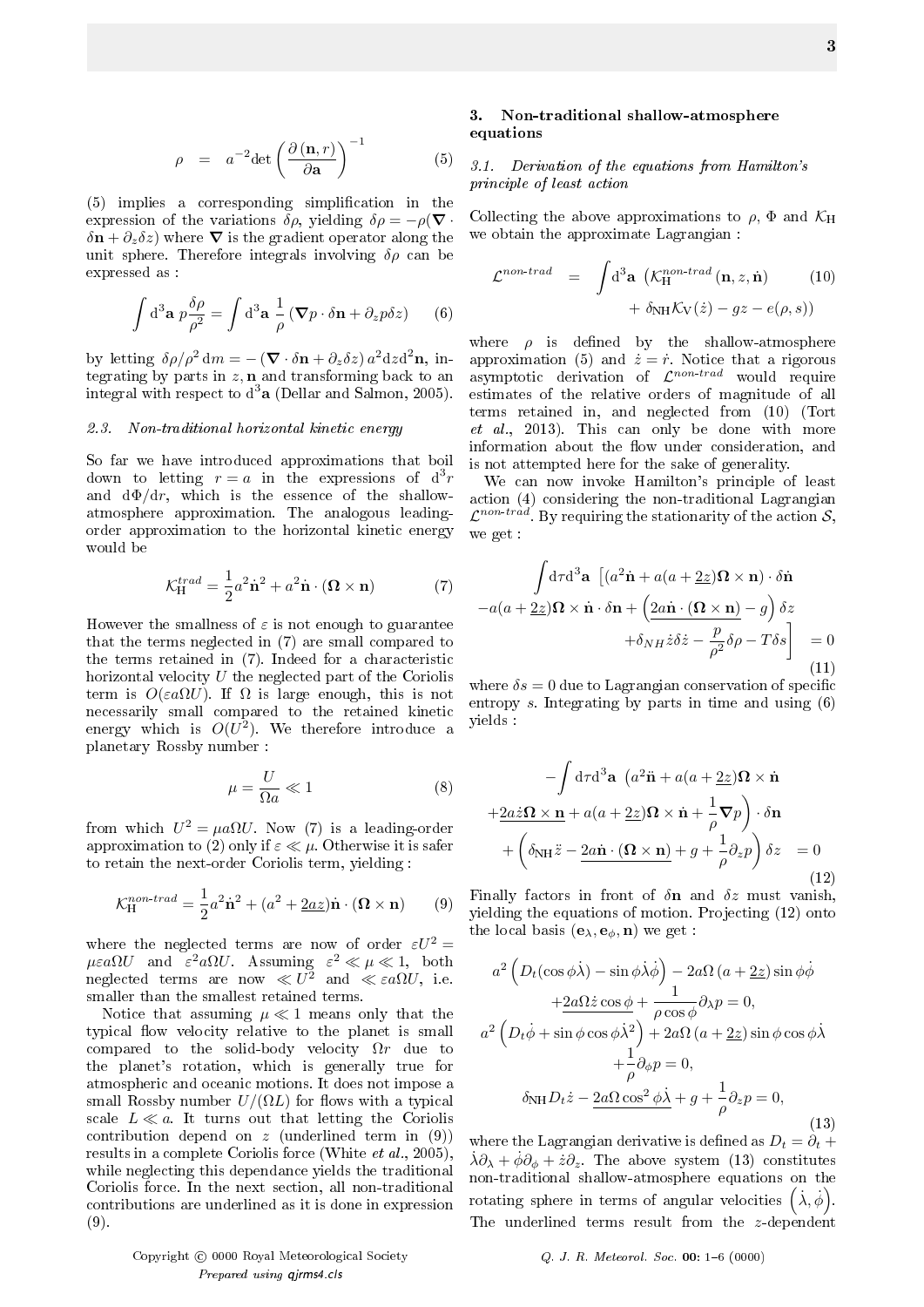Coriolis contribution present in (9) and absent from (7). They produce non-traditional components of the Coriolis force proportional to  $\cos \phi$  (which alter the horizontal and vertical momentum balances), and an  $O(\epsilon)$  correction to the traditional Coriolis force proportional to  $\sin \phi$  (which alters the horizontal momentum balance only). Non-traditional quasihydrostatic equations are obtained with  $\delta_{NH} = 0$ .

We can rewrite the system (13) by introducing components of physical velocity  $\mathbf{u} = (u, v, w)$ :  $u =$  $a \cos \phi \lambda$ ,  $v = a\dot{\phi}$ ,  $w = \dot{z}$ ,

$$
D_t u - \left(2\Omega \left(1 + \frac{2z}{a}\right) + \frac{u}{a\cos\phi}\right) v \sin\phi
$$
  
+2\Omega w \cos\phi + \frac{1}{\rho a \cos\phi} \partial\_\lambda p = 0,  

$$
D_t v + \left(2\Omega \left(1 + \frac{2z}{a}\right) + \frac{u}{a\cos\phi}\right) u \sin\phi
$$
  
+
$$
\frac{1}{\rho a} \partial_\phi p = 0,
$$

$$
\delta_{\rm NH} D_t w - 2\Omega u \cos\phi + g + \frac{1}{\rho} \partial_z p = 0,
$$
(14)

where  $D_t = \partial_t + \frac{u}{\cos \theta}$  $\frac{u}{a\cos\phi}\partial_{\lambda}+\frac{v}{a}$  $\frac{\partial}{\partial a}\partial_{\phi} + w\partial_z$  If underlined terms are omitted, either traditional shallowatmosphere compressible Euler equations ( $\delta_{\text{NH}} = 1$ ) or the HPE  $(\delta_{NH} = 0)$  are recovered.

Finally (14) may be cast in vector form :

$$
D_t \mathbf{u} + 2\Omega^{non-trad} \times \mathbf{u} + \frac{1}{\rho} \text{grad} p
$$
  

$$
-\delta_{\text{NH}} \mathbf{n} D_t w + g \mathbf{n} = 0,
$$
 (15)

where  $D_t$ **u** and grad take their shallow-atmosphere expression and the Coriolis vector is defined as :

$$
\Omega^{non-trad} = \left(1 + \frac{2z}{a}\right) \Omega \sin \phi \mathbf{n} + \Omega \cos \phi \mathbf{e}_{\phi}.
$$
 (16)

#### 3.2. Conservation laws

The conservation of total energy, which takes the same form as with deep and shallow systems,

$$
\mathcal{E} = \rho \left( \frac{u^2 + v^2 + \delta_{\rm NH} w^2}{2} + gz + e(\rho, s) \right) \tag{17}
$$

results from the invariance of the action with respect to translations in time.It is also easily derived along the lines of White and Bromley (1995) from the vector-form (15).

In order to obtain the expression of potential vorticity and angular momentum, we determine the canonical momenta corresponding to  $\mathcal{L}^{non-trad}$  by considering variations of u:

$$
\delta \mathcal{L}^{non-trad} = \int d^3 \mathbf{a} (\mathbf{m} \cdot \delta \mathbf{u})
$$
(18)  

$$
\mathbf{m} = \left( u + \left( 1 + \frac{2}{a} \right) \Omega a \cos \phi \right) \mathbf{e}_{\lambda}
$$

$$
+ v \mathbf{e}_{\phi} + \delta_{\text{NH}} w \mathbf{n}.
$$
(19)

Copyright © 0000 Royal Meteorological Society  $Q. J. R. Meteorol. Soc.$  00: 1-6 (0000) Prepared using qjrms4.cls

Then it can be shown, either from the invariance of the action with respect to rotations around the polar axis via the standard Noether theorem, or by a direct computation, that the axial momentum with the density

$$
l_z = \rho \mathbf{m} \cdot a \cos \phi \mathbf{e}_{\lambda} \tag{20}
$$

is locally conserved, leading with appropriate boundary conditions to the conservation of  $L_z = \int l_z a^2 dz d^2 \mathbf{n}$ . Futhermore, Ertel's potential vorticity is expressed as

$$
q = \frac{(\text{curl } \mathbf{m}) \cdot \text{grad}(s)}{\rho}, \qquad (21)
$$

where curl and grad take their standard shallowatmosphere form, i.e. the spherical-coordinate form with  $\partial/\partial r = \partial/\partial z$  and  $r = a$ . That  $Dq/Dt = 0$  can be established directly using a general result derived from the particle relabeling symmetry (Salmon, 1988; Morrison, 1998). A direct derivation is also straightforward. First one can check that an equivalent curl-form of (14) is:

$$
\partial_t \mathbf{m} + (\text{curl } \mathbf{m}) \times \mathbf{u} + \text{grad } \mathcal{B} = \frac{1}{\rho} \text{grad} p, (22)
$$

where  $\mathcal{B} = \frac{\mathbf{u}^2}{2}$  $\frac{1}{2} + \Phi$  is the Bernouilli function. Taking the curl of  $(2\bar{2})$ , combining with the continuity equation and entropy budget one can obtain  $Dq/Dt = 0$  (Vallis, 2006).

#### 4. DISCUSSION

In this note, we have identified a dynamically consistent shallow-atmosphere model which incorporates a complete Coriolis force representation providing a spherical counterpart to similar equations valid in planar geometry (Dellar (2011); see also Staniforth (2012)). The non-hydrostatic and quasi-hydrostatic variants of the presently derived model can now be considered as a fifth and sixth possibility within the family of approximations identified in White *et al.* (2005). The equations have been derived using Hamilton's principle of least action in Lagrangian coordinates leading to a set of equations in their advective form. The system is dynamically consistent in the sense that properly defined energy, angular momentum and Ertel's potential vorticity are conserved without special effort as a consequence of the variational approach.

The three-dimensional approximate Lagrangian  $\mathcal{L}^{non-trad}$  (10) is intermediate between the exact and approximate Lagrangians considered by Dellar (2011) (Eqs. 4.8 and 5.2). Here no approximation is made with respect to the horizontal geometry, in order to retain a spherical domain.  $\mathcal{L}^{non-trad}$  has been approximated within the shallow-atmosphere approximation. Precisely, the underlying assumptions are a small planetary Rossby number  $\mu$  and a small non-dimensional thickness of the atmosphere  $\varepsilon$  such as  $\varepsilon^2 \ll \mu \ll 1.$ 

Compared to the traditional equations, nontraditional terms arise in the horizontal and vertical momentum balance. These terms can also be inferred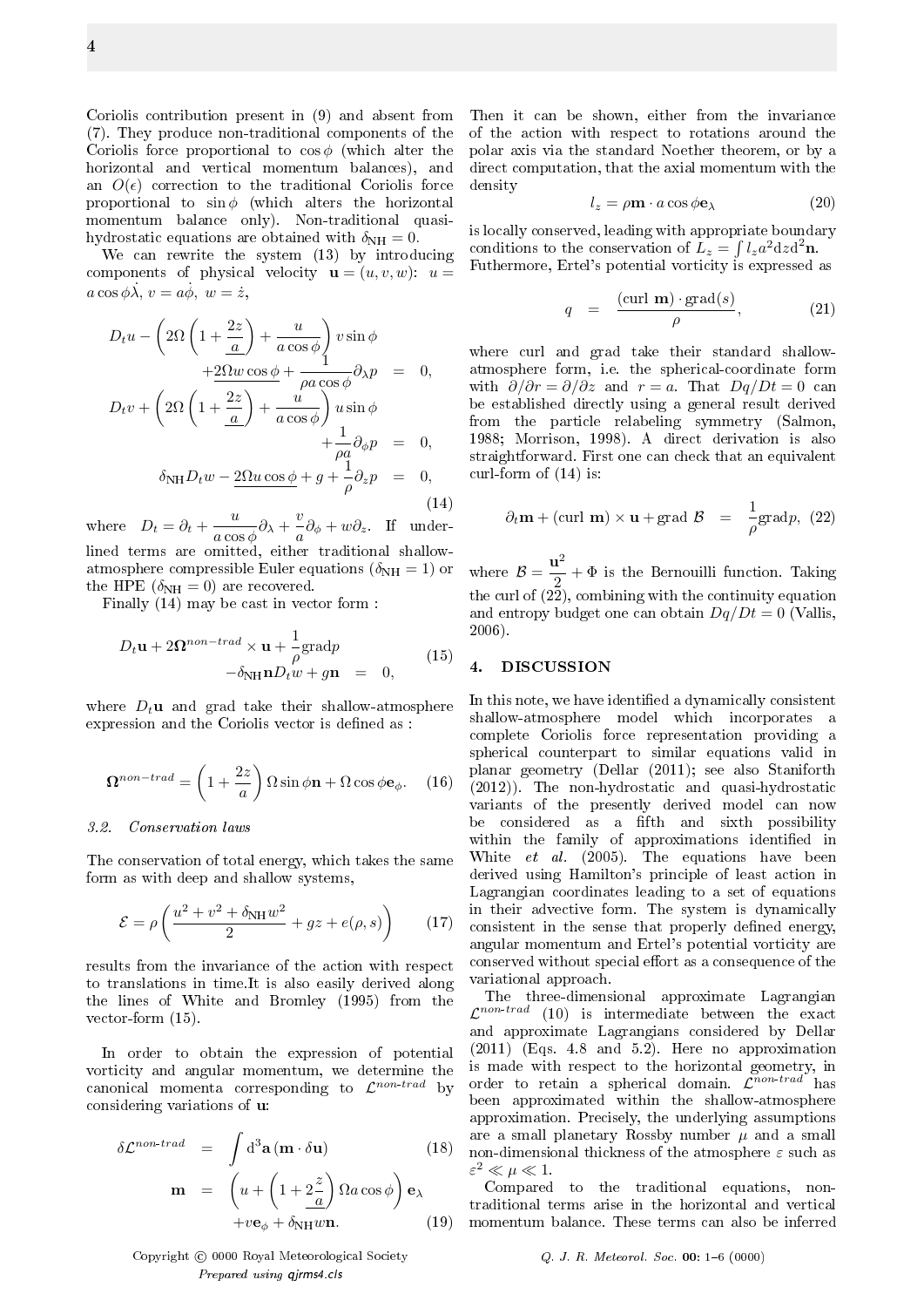heuristically or by an asymptotic analysis of the deep-atmosphere equations of motion but it is wellknown that the resulting set of equations lack a closed angular momentum budget (Phillips, 1966; Veronis, 1968; Phillips, 1968). The key to restore a closed angular momentum budget is to also expand the standard Coriolis force at  $O(\varepsilon)$ . With this tiny correction, a dynamically consistent model is obtained. This correction restores the non-divergence of the Coriolis vector (16) arising in the vector form (15). In hindsight, this constraint, which follows from the definition of  $2\Omega$  as the curl of planetary velocity, could have been used to infer heuristically expression (16) as discussed in a Cartesian context by Dellar (2011).

From typical values of parameters for the synoptic motions in the Earth's atmosphere and ocean we arrive at the following estimates :  $\varepsilon \sim 1.5 \times 10^{-3}, ~~ \mu \sim$  $2.1 \times 10^{-2}$  in the atmosphere and  $\varepsilon \sim 5 \times 10^{-4}$ ,  $\mu \sim$  $2.1 \times 10^{-4}$  in the ocean. Thus, our approximations are relevant for studying the dynamics of both Earth's atmosphere and ocean. For the ocean the traditional HPE with omission of the  $O(\varepsilon)$  terms, while retaining  $O(\mu)$  terms is less justified than for the atmosphere. Therefore, the present model could be relevant to address non-traditional effects arising from the  $\cos \phi$ Coriolis part especially concerning ocean dynamics. Indeed a few studies (Hua et al., 1997; Raymond, 2000; Stewart and Dellar, 2011a,b; Hayashi and Itoh, 2012) point to significant dynamical effect of the complete Coriolis force for some particular equatorial flows.

The model derived here is intermediate between the traditional shallow-atmosphere approximation and deep-atmosphere equations, discarding the fully spherical geometry of the latter. This simplication may ease the numerical implementation of the model (compared to a deep-atmosphere model), especially if a general vertical coordinate with a time-dependant elevation of model levels is used. Furthermore the model derived here could be useful to disentangle the effects due to the  $\cos \phi$  Coriolis terms from those due to deep spherical geometry, e.g. on the general circulation of the deep planetary atmospheres.

Acknowledgements: This work was supported by the French ANR grant "SVEMO".

The authors are grateful to an anonymous Referee and A. Staniforth for careful examination of the manuscript and constructive remarks which helped improve its clarity and the discussion of related work.

# References

- Dellar PJ. 2011. Variations on a beta-plane: derivation of non-traditional  $\beta$ -plane equations from Hamilton's principle on a sphere. Journal of Fluid Mechanics 674: 174-195.
- Dellar PJ, Salmon R. 2005. Shallow water equations with a complete Coriolis force and topography. Physics of Fluids  $17(10)$ :  $106\,601+$ .
- Dubois E. 1885. Résumé analytique de la théorie des marées telle qu'elle est établie dans la mécanique céleste de Laplace. Technical report.
- Eckart C. 1960. Hydrodynamics of oceans and atmospheres. Pergamon, New York edn, pp. 290+.
- Gerkema T, Zimmerman JTF, Maas LRM, van Haren H. 2008. Geophysical and astrophysical fluid dynamics beyond the traditional approximation. Reviews of Geophysics  $46(2)$ : RG2004+.
- Hayashi M, Itoh H. 2012. The importance of the nontraditional Coriolis terms in large-scale motions in the tropics forced by prescribed cumulus heating. J. Atmos. Sci.  $69(9)$ : 2699-2716.
- Holm DD, Marsden JE, Ratiu TS. 2002. The Euler- $Poincaré$  equations in geophysical fluid dynamics, vol. 2. Cambridge univ. press edn, pp. 251-300.
- Hua BL, Moore DW, Le Gentil S. 1997. Inertial nonlinear equilibration of equatorial flows. Journal of Fluid Mechanics  $331: 345-371$ .
- Morrison P. 1998. Hamiltonian description of the ideal fluid. Reviews of Modern Physics  $70(2)$ : 467-521.
- Phillips NA. 1966. The equations of motion for a shallow rotating atmosphere and the "traditional approximation". J. Atmos. Sci. 23(5): 626–628.
- Phillips NA. 1968. Reply. *J. Atmos. Sci.* 25(6): 1155– 1157.
- Raymond WH. 2000. Equatorial meridional flows: Rotationally induced circulations. Pure and Applied Geophysics  $157(10)$ : 1767-1779.
- Roulstone I, Brice SJ. 1995. On the Hamiltonian formulation of the quasi-hydrostatic equations. Quarterly Journal of the Royal Meteorological  $Society$  121(524): 927-936.
- Salmon R. 1988. Hamiltonian fluid mechanics. Annual Review of Fluid Mechanics  $20: 225-256$ .
- Staniforth A. 2012. Exact stationary axisymmetric solutions of the Euler equations on  $\beta - \gamma$  planes. Atmospheric Science Letters  $13(2)$ : 79–87.
- Stewart AL, Dellar PJ. 2011a. Cross-equatorial flow through an abyssal channel under the complete Coriolis force: Two-dimensional solutions. Ocean *Modelling*  $40(1): 87-104$ .
- Stewart AL, Dellar PJ. 2011b. The rôle of the complete Coriolis force in cross-equatorial flow of abyssal ocean currents. Ocean Modelling  $38(3-4): 187-202$ .
- Tort M, Dubos T, Bouchut F, Zeitlin V. 2013. Consistent shallow-water equations on the rotating sphere with complete Coriolis force and topography. Journal of Fluid Mechanics (submitted) .
- Vallis GK. 2006. Atmospheric and oceanic fluid dynamics : fundamentals and large-scale circulation. Cambridge univ. press edn.
- Veronis G. 1968. Comments on Phillips' proposed simplication of the equations of motion for a shallow rotating atmosphere. J. Atmos. Sci. 25(6): 1154– 1155.

5